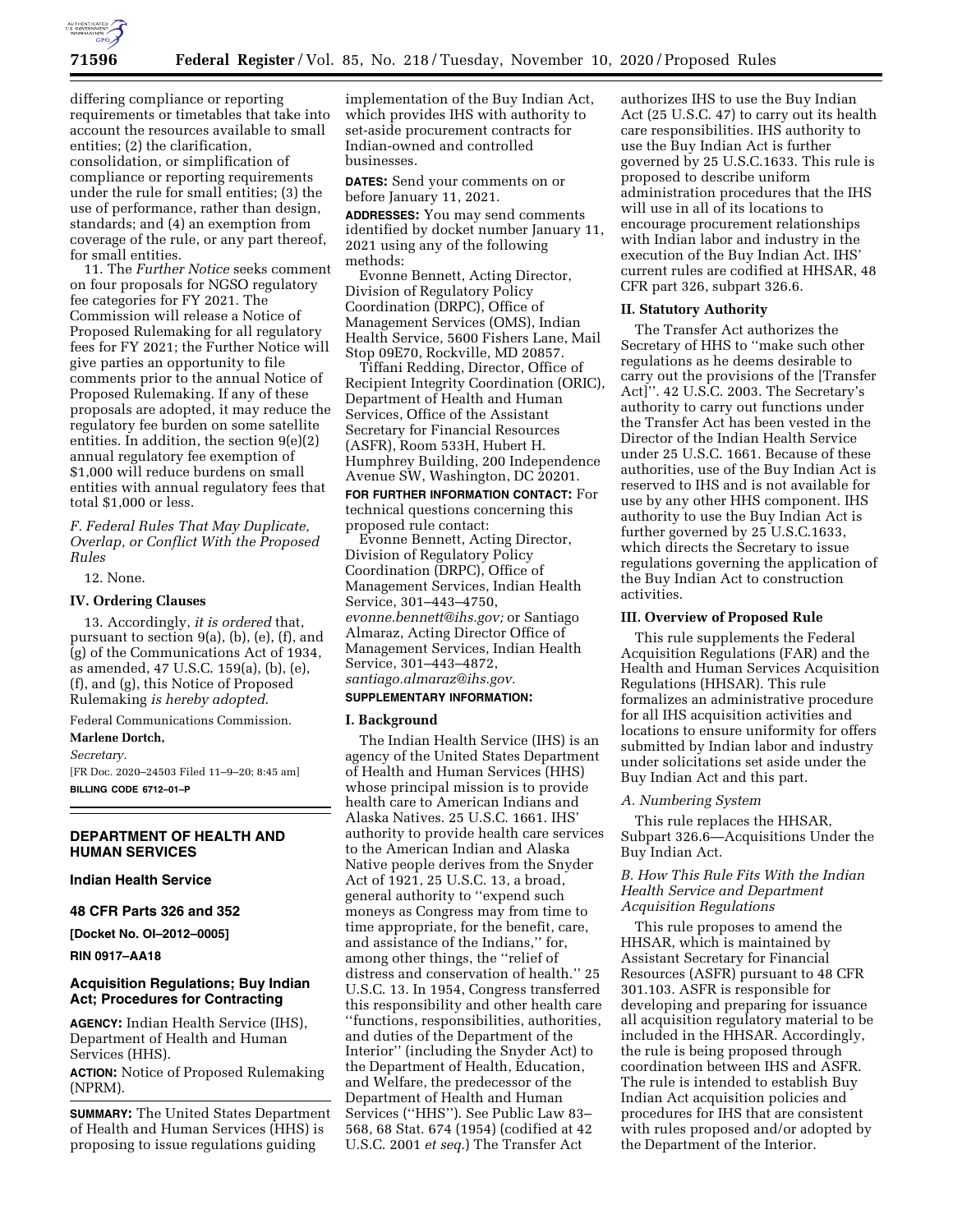### **IV. Tribal Consultation**

Under 25 U.S.C. 1672, IHS must consult with Indian tribes and publish, any proposed revision or amendment of any regulation promulgated under the

Indian Health Care Improvement Act, in the **Federal Register** not less than sixty days prior to the effective date of such revision or amendment in order to provide adequate notice to, and receive comments from, other interested parties. Because this rule is being promulgated in part based on the Indian Health Care Improvement Act, IHS will be hosting tribal consultation meetings addressing this rule on the following dates at these locations:

| Date | Time<br>(local time zone) | Location                                                                                 |
|------|---------------------------|------------------------------------------------------------------------------------------|
|      |                           | 1-888-391-3141, Participant Code: 8680097.<br>1-888-391-3141, Participant Code: 8680097. |

Tribal leader letters announcing these consultation meetings will be distributed to provide advance notice of these consultations.

#### **V. Required Determinations**

1. *Regulatory Planning and Review (Executive Orders 12866 and 13563).*  Executive Order (E.O.) 12866 provides that the Office of Information and Regulatory Affairs (OIRA) will review all significant rules. OIRA has determined that this proposed rule is not significant. Executive Order 13563 reaffirms the principles of E.O. 12866 while calling for improvements in the nation's regulatory system to promote predictability, to reduce uncertainty, and to use the best, most innovative, and least burdensome tools for achieving regulatory ends. The Executive Order directs agencies to consider regulatory approaches that reduce burdens and maintain flexibility and freedom of choice for the public, where these approaches are relevant, feasible, and consistent with regulatory objectives. E.O. 13563 emphasizes further that regulations must be based on the best available science and that the rulemaking process must allow for public participation and an open exchange of ideas. We have developed this rule in a manner consistent with these requirements.

2. *Regulatory Flexibility Act.* HHS certifies that the adoption of this proposed rule will not have a significant economic impact on a substantial number of small entities as they are defined in the Regulatory Flexibility Act (5 U.S.C. 601 *et seq.*). Therefore, under 5 U.S.C. 605(b), this rulemaking is exempt from the initial and final regulatory flexibility analysis requirements of sections 603 and 604.

3. *Small Business Regulatory Enforcement Fairness Act.* This proposed rule is not a major rule under the Small Business Regulatory Enforcement Fairness Act (5 U.S.C. 804(2)). This rule does not have an annual effect on the economy of \$100 million or more. This proposed rule will not cause a major increase in costs or

prices for consumers, individual industries, Federal, State, or local government agencies, or geographic regions. This proposed rule does not have significant adverse effects on competition, employment, investment, productivity, innovation, or the ability of U.S.-based enterprises to compete with foreign-based enterprises.

4. *Unfunded Mandates Reform Act.*  This proposed rule does not impose an unfunded mandate on State, local, or tribal governments or the private sector of more than \$100 million per year. The rule does not have a significant or unique effect on State, local, or tribal governments, or the private sector nor does the rule impose requirements on State, local, or tribal governments. A statement containing the information required by the Unfunded Mandates Reform Act (2 U.S.C. 1531 *et seq.*) is not required.

5. *Takings (E.O. 12630).* This proposed rule does not affect a taking of private property or otherwise have taking implications under Executive Order 12630. A takings implication assessment is not required.

6. *Federalism (E.O. 13132).* Under the criteria in section 1 of E.O. 13132, this proposed rule does not have sufficient federalism implications to warrant the preparation of a federalism summary impact statement. This rule would not substantially and directly affect the relationship between the Federal and State Governments. A Federalism summary impact statement is not required.

7. *Civil Justice Reform (E.O. 12988).*  This proposed rule complies with the requirements of E.O. 12988. Specifically, this rule (1) meets the criteria of section 3(a) of this E.O. requiring that all regulations be reviewed to eliminate errors and ambiguity and be written to minimize litigation; and (2) meets the criteria of section 3(b)(2) of this E.O. requiring that all regulations be written in clear language and contain clear legal standards.

8. *Consultation with Indian tribes (E.O. 13175).* IHS strives to strengthen

its government-to-government relationship with Indian tribes through a commitment to consultation with Indian tribes and recognition of their right to self-governance and tribal sovereignty. We have evaluated this rule under the Department and Agency consultation policies and under the criteria in E.O. 13175 and have determined there may be substantial direct effects on federally recognized Indian Tribes that will result from this rulemaking. In addition, we note that 25 U.S.C. 1672 expressly directs consultation prior to amendment of the rule. HHS will hold meetings with the Tribes as stated in the Background section of this preamble.

9. *Paperwork Reduction Act,* 44 U.S.C. 3501, *et seq.* This proposed rule requires offerors to certify whether they met the definition of an ''Indian Economic Enterprise'' and to provide the name of the federally recognized Indian Tribe or Alaska Native Corporation with which they are affiliated. These statements are considered simple representations that an offeror submitted to support its claim for eligibility to participate in contract awards under the authority of the Buy Indian Act (25 U.S.C. 47, as amended). Because these statements are a simple certification or acknowledgment related to a transaction, they do not qualify as a collection of information under the Paperwork Reduction Act. See 5 CFR 1320.3(h).

10. *National Environmental Policy Act.* This proposed rule does not constitute a major Federal action significantly affecting the quality of the human environment. A detailed statement under the National Environmental Policy Act of 1969 (NEPA) is not required because the rule is covered by the categorical exclusion listed in 43 CFR 46.210(c). We have also determined that the rule does not involve any of the extraordinary circumstances listed in 43 CFR 46.215 that would require further analysis under NEPA.

11. *Clarity of this Regulation.* We are required by Executive Orders 12866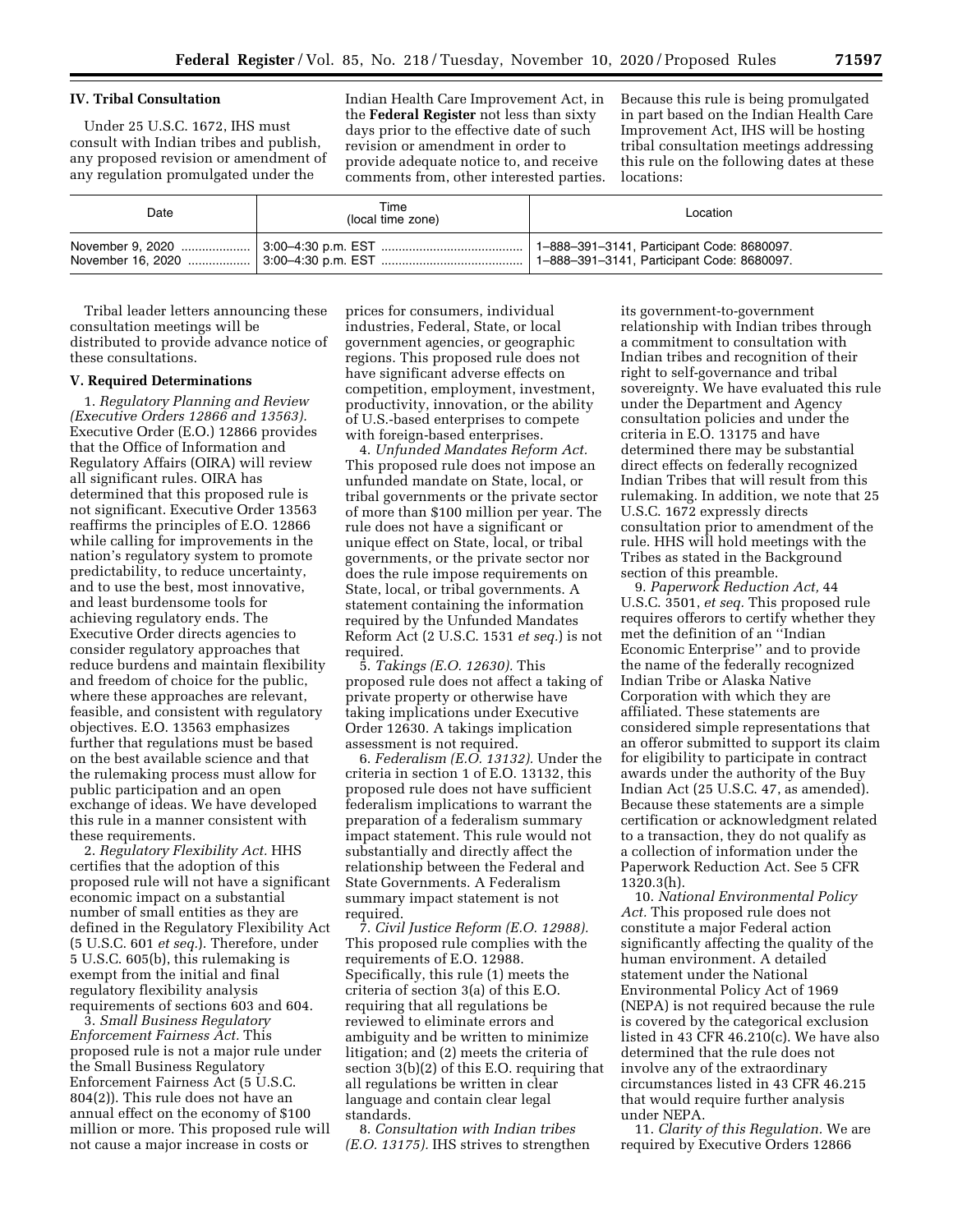(section 1(b)(12)), and 12988 (section 3(b)(1)(B)), and 13563 (section 1(a)), and by the Presidential Memorandum of June 1, 1998, to write all rules in plain language. This means that each rule we publish must (1) be logically organized; (2) use the active voice to address readers directly; (3) use common, everyday words and clear language rather than jargon; (4) be divided into short sections and sentences; and (5) use lists and tables wherever possible.

If you feel that we have not met these requirements, send us comments by one of the methods listed in the **FOR FURTHER INFORMATION CONTACT** section. To better help us revise the rule, your comments should be as specific as possible. For example, you should tell us the number of section or paragraphs that you find unclear, which section or sentences are too long, the sections where you feel lists or tables would be useful, etc.

12. *Public availability of comments.*  Before including your address, phone number, email address, or other personal identifying information in your comment, you should be aware that your entire comment—including your personal identifying information—may be publicly available at any time. While you can ask us in your comment to withhold your personal identifying information from public review, we cannot guarantee that we will be able to do so. When submitting comments please identify what topic your comment covers from the following list:

- (1) Subcontract Limitations
- (2) Buy Indian Act Deviations
- (3) Preventing Fraud and Abuse
- (4) Covered Construction
- (5) Other Topic Related to the Proposed Rule

#### **List of Subjects**

## *48 CFR Part 326*

Government procurement, Indians, Indians-business and finance, Reporting and recordkeeping requirements.

## *48 CFR Part 352*

Government procurement.

For the reasons set out in the preamble, the HHS proposes to amend parts 326 and 352 as follows:

## **CHAPTER 3—HEALTH AND HUMAN SERVICES**

## **Subchapter D—Socioeconomic Programs**

## **PART 326—OTHER SOCIOECONOMIC PROGRAMS**

■ 1. The authority citation for part 326 is revised to read as follows:

**Authority:** 5 U.S.C. 301, 25 U.S.C. 47, 25 U.S.C. 1633, 41 U.S.C. 253(c)(5), and 42 U.S.C. 2003.

■ 2. Revise subpart 326.6 to read as follows:

#### **Subpart 326.6—Acquisitions Under the Buy Indian Act**

#### **326.600—General**

Sec.

326.600–1 Scope of part. 326.600–2 Buy Indian Act acquisition regulations.

## **326.601—Definitions**

326.601 Definitions.

## **326.602—Applicability**

- 326.602–1 Scope of part.
- 326.602–2 Restrictions on the use of the Buy Indian Act.

#### **326.603—Policy**

- 326–603–1 Requirement to give preference to Indian Economic Enterprises.
- 326–603–2 Delegations and responsibility.
- 326–603–3 Deviations.

#### **326.604—Procedures**

| $326.604 - 1$ General.    |                                       |  |  |
|---------------------------|---------------------------------------|--|--|
|                           | 326.604-2 Procedures for Acquisitions |  |  |
| under the Buy Indian Act. |                                       |  |  |
|                           | 326.604-3 Debarment and suspension.   |  |  |
|                           |                                       |  |  |

#### **326.605—Contract Requirements**

326.605–1 Subcontracting limitations. 326.605–2 Performance and payment bonds.

#### **326.606—Representation by an Indian Economic Enterprise Offeror**

| 326.606-1 General. |                                     |
|--------------------|-------------------------------------|
|                    | 326.606-2 Representation provision. |
|                    | 326.606-3 Representation process.   |

#### **326.607—Challenges to Representation**

326.607–1 Procedure.

## **Subpart 326.6—Acquisitions Under the Buy Indian Act**

#### **326.600—General**

### **§ 326.600–1 Scope of part.**

This subpart implements policies and procedures for the procurement of supplies, general services, architect and engineering (A&E) services, or covered construction (including A&E services), while giving preference to Indian Economic Enterprises under authority of the Buy Indian Act (25 U.S.C. 47).

### **§ 326.600–2 Buy Indian Act acquisition regulations.**

(a) This subpart supplements Federal Acquisition Regulation (FAR) and Health and Human Services Acquisition Regulation (HHSAR) requirements to meet the needs of the Department of Health and Human Services, Indian Health Service in implementing the Buy Indian Act.

(b) This subpart is under the direct oversight and control of the Head of Contracting Activity (HCA), within the Office of Management Services (OMS)— Indian Health Service, Department of Health and Human Services. The HCA, in consultation with the ASFR and the Senior Procurement Executive (SPE), is responsible for promulgating this subpart, and following its enactment, will be primarily responsible for implementing its terms.

(c) Acquisitions conducted under this subpart are subject to all applicable requirements of the FAR and HHSAR, as well as internal policies, procedures, or instructions issued by Indian Health Service. After the FAR, this HHSAR subpart would take precedence over any inconsistent Indian Health Service policies, procedures, or instructions.

#### **326.601—Definitions**

## **§ 326.601 Definitions.**

*Alaska Native Claims Settlement Act (ANCSA)* means Public Law 92–203 (December 18, 1971), 85 Stat. 688, codified at 43 U.S.C. 1601–1629h.

*Alaska Native Corporation* means any Regional Corporation, any Village Corporation, any Urban Corporation, and any Group Corporation as those terms are defined by ANCSA.

*Buy Indian Act* means section 23 of the Act of June 25, 1910, codified at 25 U.S.C. 47.

*Chief Contracting Officer (CCO)*  means a person with authority to enter into, administer, or terminate contracts and make related determinations and findings on behalf of the U.S. Government for the respective IHS Areas.

*Contracting Officer (CO)* means a person with the authority to enter into, administer, or terminate contracts and make related determinations and findings on behalf of the U.S. Government.

*Covered construction* means the planning, design, construction and renovation, including associated architecture and engineering services, of IHS facilities pursuant to 25 U.S.C. 1631 and in the construction of safe water and sanitary waste disposal facilities pursuant to 25 U.S.C. 1632.

*Deviation* means an exception to the requirement to use the Buy Indian Act in fulfilling an acquisition requirement subject to the Buy Indian Act.

*Fair market price* means a price based on reasonable costs under normal competitive conditions and not on lowest possible cost, as determined in accordance with FAR 19.202–6(a).

*Federally Recognized Indian Tribe*  means an Indian tribe, band, nation, or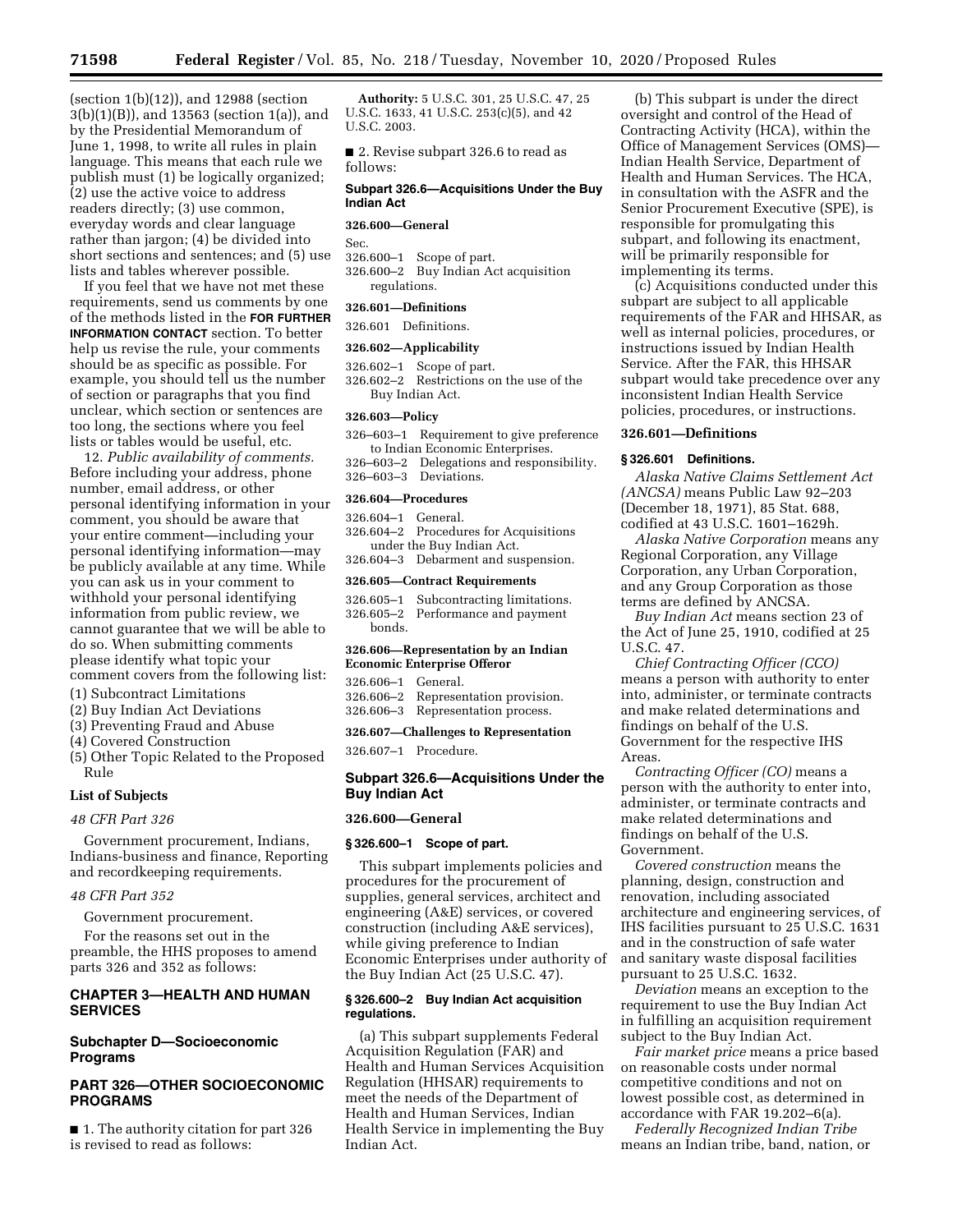other recognized group or community, or any Alaska Native village or Native group (as those terms are defined in ANCSA) found on the List of Federally Recognized Tribes. *Governing Body*  means the recognized entity empowered to exercise governmental authority over a Federally Recognized Indian Tribe.

*Indian* means a person who is an enrolled member of a Federally Recognized Indian Tribe.

*Indian Health Service (IHS)* means operations at all administrative levels of IHS, including Headquarters, Area Offices and Service Units (inclusive of clinics).

*Indian Economic Enterprise (IEE)*  means any business activity owned by one or more Indians, Federally Recognized Indian Tribes, or Alaska Native Corporations provided that:

(1) The combined Indian, Federally Recognized Indian Tribe, or Alaska Native Corporation ownership of the enterprise constitutes not less than 51 percent;

(2) The Indians, Federally Recognized Indian Tribes, or Alaska Native Corporations must, together, receive at least 51 percent of the earnings from the contract; and

(3) The management and daily business operations of an enterprise must be controlled by one or more individuals who are Indians. The Indian individual(s) must possess requisite management or technical capabilities directly related to the primary industry in which the enterprise conducts business.

*Indian Small Business Economic Enterprise (ISBEE)* means an IEE that is also a small business concern established in accordance with the criteria and size standards of 13 CFR part 121.

*Interested Party* means an IEE that is an actual or prospective offeror whose direct economic interest would be affected by the proposed or actual award of a particular contract set-aside pursuant the Buy Indian Act.

*List of Federally Recognized Tribes*  means a tribal entity recognized by and eligible for funding and services from the Indian Health Service by virtue of their status as Indian Tribes. A full list of these entities is published annually in the **Federal Register** pursuant to Section 104 of Public Law 103–454, codified at 25 U.S.C. 5131.

*Transfer Act of 1954* means the authority of transferred responsibility and other health care ''functions, responsibilities, authorities and duties of the Department of the Interior'' (including the Snyder Act) to health, education and welfare, the predecessor of the Department of Health and Human

Services (DHHS). Public Law 83–568, 68 Stat. 674 (1954) (codified at 42 U.S.C. 2001 *et. seq*). The Transfer Act authorizes IHS to use the Buy Indian Act (25 U.S.C. 47) to carry out its health care responsibilities.

#### **326.602—Applicability**

#### **§ 326.602–1 Scope of part.**

Except as provided in HHSAR 326.602–2, this subpart applies to all acquisitions, including simplified acquisitions, made by IHS, any HHS operating divisions or agency outside of HHS conducting acquisitions on behalf of IHS.

#### **§ 326.602–2 Restrictions on the use of the Buy Indian Act.**

(a) IHS may not use the authority of the Buy Indian Act and the procedures contained in this subpart to award intergovernmental contracts to tribal organizations to plan, operate, or administer authorized IHS programs (or parts thereof) that are within the scope and intent of the Indian Self-Determination and Education Assistance Act (ISDEAA) (Pub. L. 93– 638). IHS must use the Buy Indian Act solely to award procurement contracts to IEEs. Contracts subject to ISDEAA are not covered under the FAR and are codified separately under 25 CFR part 900 and 42 CFR part 137.

(b) Contract health services (referred to administratively as Purchased/ Referred Care services) are defined at 25 U.S.C. 1603 as excluding services provided by Buy Indian Act contractors. Accordingly, the Buy Indian Act may not be used to obtain services through the Purchased/Referred Care program (previously CHS). Purchase orders for care authorized pursuant to 42 CFR part 136 subpart C may be issued without regard to the provisions of this Part.

### **326.603—Policy**

### **§ 326.603–1 Requirement to give preference to Indian Economic Enterprises.**

(a) Except as provided by 25 U.S.C. 1633, IHS must use the negotiation authority of the Buy Indian Act to give preference to Indians, Federally Recognized Tribes, or Alaska Native Corporations whenever the use of that authority is practicable. Thus, IHS may use the Buy Indian Act to give preference to IEEs through set-asides when acquiring supplies, general services, A&E services, or covered construction to meet IHS needs and requirements.

(b) Contract awards under the authority of the Buy Indian Act can be pursued via the acquisition procedures prescribed in this HHSAR subpart in

conjunction with the procedures from FAR part 12, 13, 14, 15 and/or 16.

(c) The CO will give priority to ISBEEs for all purchases, regardless of dollar value, by utilizing ISBEE setaside to the maximum extent possible.

(d) If the CO determines after market research that there is no reasonable expectation of obtaining offers from two or more ISBEEs that will be competitive in terms of market price, product quality, and delivery capability, the CO shall expand the market research to all IEEs to determine if the requirement can be set aside for IEEs.

(e) If the CO determines after market research that there is no reasonable expectation of obtaining two or more offers that will be competitive in terms of market price, product quality, and delivery capability, from ISBEEs and/or IEEs, then the CO shall follow the Deviation process under HHSAR 326.603–3.

(f) Price analysis technique(s) provided in FAR 15.404–1(b) shall be used in determination of price fair and reasonableness when only one offer is received from a responsible ISBEE or IEE in response to an acquisition setaside under paragraph (c) or (d) of this section.

(g) If the offers received in response to an acquisition set-aside under paragraph (c) or (d) of this section are determined to be unacceptable upon price and/or technical evaluations, then the CO must follow the Deviation process under HHSAR 326.603–3. The CO must document in the deviation determination the reasons why the IEE offeror(s) were not reasonable or otherwise unacceptable.

(1) If a deviation determination is approved, the CO must cancel the current ISBEE or IEE set-aside solicitation and identify, based on current available market research, an alternate set-aside or procurement method.

(h) With respect to covered construction, the provisions of 25 U.S.C. 1633 shall apply. Under 25 U.S.C. 1633, IHS may give a preference to an IEE unless the agency finds, after considering the evaluation criteria listed in 25 U.S.C. 1633, that the project to be contracted for will not be satisfactory or cannot be properly completed or maintained under the proposed contract.

#### **§ 326.603–2 Delegations and responsibility.**

(a) The Director, IHS—exercises the authority of the Buy Indian Act pursuant to the Transfer Act of 1954, as delegated pursuant to 25 U.S.C. 1661. Under 25 U.S.C. 1661, the Director is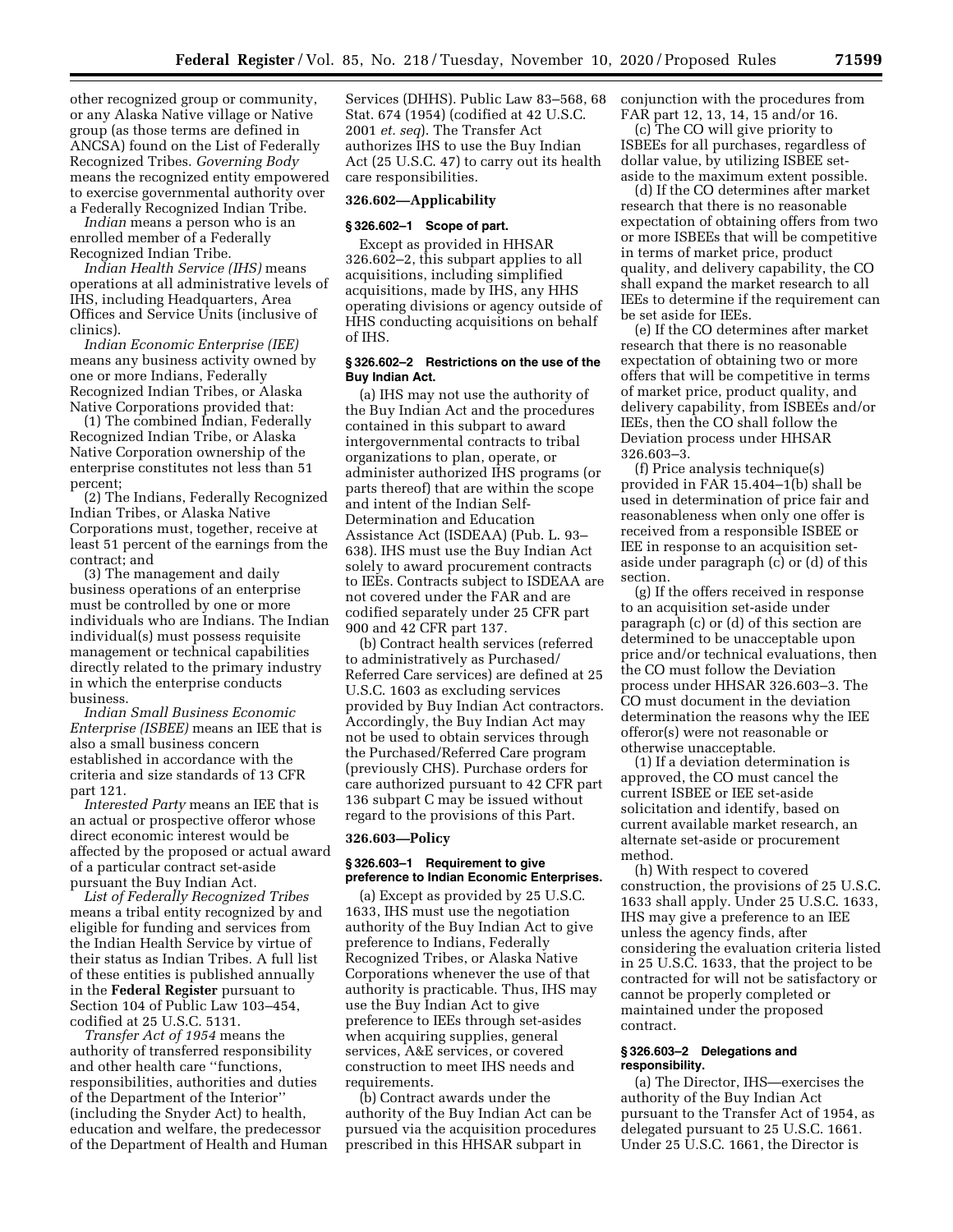authorized ''to enter into contracts for the procurement of goods and services to carry out the functions of the IHS.'' IHS exercises this authority in support of its mission and program activities and as a means of fostering Indian employment and economic development.

(b) The Head of Contracting Activity, IHS (IHS HCA) is responsible for ensuring that all IHS acquisitions under the Buy Indian Act comply with the requirements of this part.

#### **§ 326.603–3 Deviations.**

(a) There are certain instances where the application of the Buy Indian Act to an acquisition may not be appropriate. In these instances, the Contracting Officer must detail the reasons in writing or via email and make a deviation determination.

(b) Some acquisitions by their very nature would make such a written determination unnecessary. The following acquisitions do not require a written deviation from the requirements of the Buy Indian Act:

#### TABLE 1 TO PARAGRAPH (c)

| For a proposed contract action                                      | The following official may authorize a deviation                                                                                                                                    |
|---------------------------------------------------------------------|-------------------------------------------------------------------------------------------------------------------------------------------------------------------------------------|
| micro-purchase<br>Exceeding<br>the<br>threshold and up to \$25,000. | Contracting Officer.                                                                                                                                                                |
| Exceeding \$25,000 but not exceed-<br>ing \$700,000.                | Chief Contracting Officer (CCO) (or the IHS Division of Acquisition Policy (DAP) Director, absent a CCO).                                                                           |
| Exceeding \$700,000 but not ex-<br>ceeding \$13.5 million.          | <b>IHS Competition Advocate.</b>                                                                                                                                                    |
| Exceeding \$13.5 million but not ex-<br>ceeding \$68 million.       | Head of Contracting Activity.                                                                                                                                                       |
| Exceeding \$68 million                                              | HHS Office of Small & Disadvantaged Business Utilization (OSDBU), Office of General Counsel (OGC),<br>HHS Department Competition Advocate and the HHE Senior Procurement Executive. |

#### **326.604—Procedures**

#### **§ 326.604–1 General.**

All acquisitions under the authority of the Buy Indian Act, must conform to all applicable requirements of the FAR and HHSAR.

## **§ 326–604–2 Procedures for Acquisitions under the Buy Indian Act.**

(a) This paragraph applies to solicitations that are not restricted to participation of IEEs.

(1) If an interested IEE is identified after a solicitation has been issued, but before the date established for receipt of offers, the contracting office must provide a copy of the solicitation to this enterprise. In this case, the CO:

(i) Will not give preference under the Buy Indian Act to the IEE; and

(ii) May extend the date for receipt of offers when practical.

(2) If more than one IEE is identified after issuing a solicitation, but prior to the date established for receipt of offers, the CO may cancel the solicitation and re-compete it as an IEE set-aside.

(b) Clauses and Provisions.

(1) The contracting officer shall insert the provision at HHSAR 352.226–4, NOTICE OF INDIAN SMALL BUSINESS ECONOMIC ENTERPRISE SET–ASIDE, in solicitations for acquisitions that are set aside to ISBEE concerns under HHSAR 326.603–1(c).

(2) The contracting officer shall insert the provision at HHSAR 352.226–5, NOTICE OF INDIAN ECONOMIC ENTERPRISE SET–ASIDE, in

solicitations for acquisitions that are set aside to IEE concerns in accordance with HHSAR 326.603–1(d).

(3) The contracting officer shall insert the clause at HHSAR 352.226–6, SUBCONTRACTING LIMITATIONS, in all solicitations and contracts when the contract award is to be made under the authority of the Buy Indian Act.

(4) The contracting officer shall insert the provision at HHSAR 352.226–7, INDIAN ECONOMIC ENTERPRISE REPRESENTATION, in all solicitations when the contract award is to be made under the authority of the Buy Indian Act.

### **§ 326.604–3 Debarment and suspension.**

A misrepresentation by an offeror of its status as an IEE, failure to notify the CO of any change in IEE status that would make the contractor ineligible as an IEE, or any violation of the regulations in this part by an offeror or an awardee may lead to debarment or suspension in accordance with FAR 9.406 and 9.407 and HHSAR 309.406 and 309.407.

#### **326.605—Contract Requirements**

#### **§ 326.605–1 Subcontracting limitations.**

(a) The contracting officer shall insert FAR clause at 52.219–14, Limitations on Subcontracting, in solicitations and contracts for supplies, services, and construction, if any portion of the requirement is to be set aside for ISBEEs and IEEs.

#### **§ 326.605–2 Performance and payment bonds.**

Solicitations requiring performance and payment bonds must conform to FAR Part 28 and authorize use of any of the types of security acceptable in accordance with FAR Subpart 28.2 or section 11 of Public Law 98–449, the Indian Financing Act Amendments of 1984 (25 U.S.C. 47a). In accordance with FAR 28.102 and 25 U.S.C. 47a, the CO may accept alternative forms of security in lieu of performance and payment bonds if a determination is made that such forms of security provide the Government with adequate security for performance and payment.

#### **326.606—Representation by an Indian Economic Enterprise Offeror**

## **§ 326.606–1 General.**

(a) The CO must insert the provision at HHSAR 352.226–7, INDIAN ECONOMIC ENTERPRISE REPRESENTATION, in all solicitations regardless of dollar value solicited under HHSAR 326.603–1 (c) or (d) and in accordance with this part.

(b) To be considered for an award under HHSAR 326.603–1(c) or (d), an offeror must:

(1) Certify that it meets the definition of ''Indian Economic Enterprise'' in response to a specific solicitation setaside in accordance with the Buy Indian Act and this part; and

(2) Identify the Federally Recognized Indian Tribe(s) or Alaska Native

(1) Any sole source acquisition justified and approved in accordance with FAR Subpart 6.3 and HHSAR 306.3 constitutes an authorized deviation from the requirements of the Buy Indian Act.

(2) Any order or call placed against an indefinite delivery vehicle that already has an approved deviation from the requirements of the Buy Indian Act.

(c) Deviation determinations shall be required for all other acquisitions where the Buy Indian Act is applicable and must be approved as follows: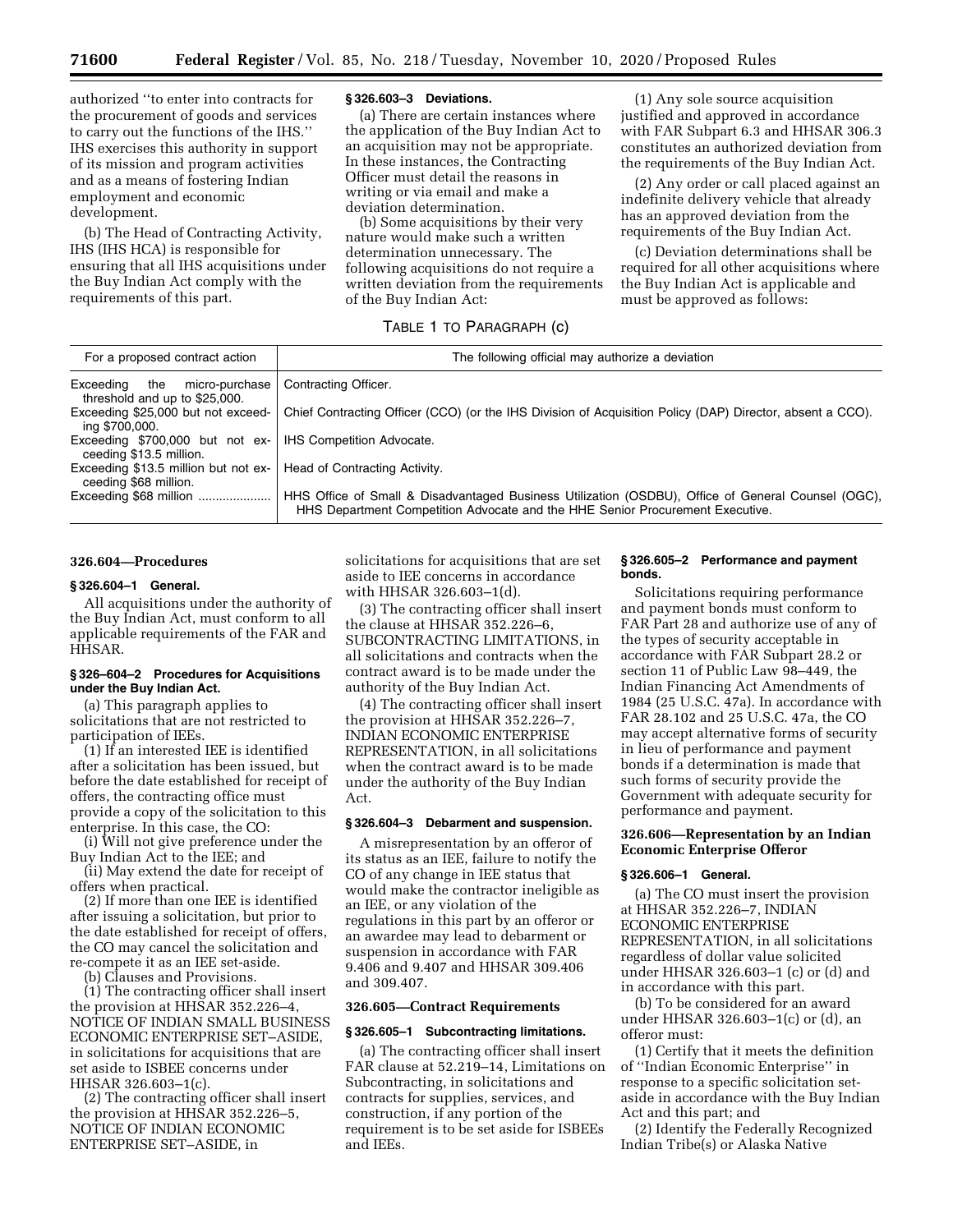Corporation(s) upon which the offeror relies for its IEE status.

(c) The enterprise must meet the definition of ''Indian Economic Enterprise'' throughout the following time periods:

(1) At the time an offer is made in response to a solicitation;

(2) At the time of contract award; and (3) During the full term of the contract.

(d) If, after award, a contractor no longer meets the eligibility requirements as it has certified and as set forth in this section, then the contractor must provide the CO with written notification within 3 calendar days of its failure to comply with the eligibility requirements. The notification must include:

(1) Full disclosure of circumstances causing the contractor to lose eligibility status; and

(2) A description of actions, if any, that must be taken to regain eligibility.

(e) Failure to maintain eligibility under the Buy Indian Act or to provide written notification required by paragraph (d) of this section means that:

(1) The contractor may be declared ineligible for future contract awards under this part;

(2) The CO may consider termination for default of the ongoing contract; and

(3) The CO may pursue debarment or suspension of the contractor.

(f) The CO will review the offeror's representation that it is an IEE in a specific bid or proposal and verify that the Federally Recognized Indian Tribe(s) or Alaska Native Corporation(s) that the offeror identifies in the representation is either on the List of Federally Recognized Tribes or is an Alaska Native Corporation. A CO will also investigate the representation if an interested party challenges the IEE representation or if the CO has any other reason to question the representation. The CO may ask the offeror for more information to substantiate the representation. Challenges of and questions concerning a specific representation must be referred to the CO or CCO in accordance with HHSAR 326.607.

(g) Participation in the Mentor-Protégé Program established under section 831 of the National Defense Authorization Act for Fiscal Year 1991 (25 U.S.C. 47 note) does not render an IEE ineligible for contracts awarded under the Buy Indian Act.

#### **§ 326.606–2 Representation provision.**

(a) Contracting offices must provide copies of the awardees' IEE representation to any interested parties upon written request. IHS will make

awardees' IEE representations via IHS public sites and/or other means.

(b) Any false or misleading information submitted by an enterprise when submitting an offer in consideration for an award set aside under the Buy Indian Act may be a violation of the law punishable under 18 U.S.C. 1001. False claims submitted as part of contract performance may be subject to the penalties enumerated in 31 U.S.C. 3729 to 3731 and 18 U.S.C. 287.

(c) The CO shall inform the Head of Contracting Activity, within 10 business days, of all suspected IEE misrepresentation by an offeror or failure to provide written notification of a change in IEE eligibility.

### **§ 326.606–3 Representation process.**

(a) Only IEEs may participate in acquisitions set aside in accordance with the Buy Indian Act and this part. The procedures in this Part are intended to support responsible IEEs and prevent circumvention or abuse of the Buy Indian Act.

(b) The CO shall review the ownership information furnished under HHSAR 352.226–7(b) and ensure that the information submitted matches the List of Federally Recognized Tribes or is an Alaska Native Corporation, as identified and published via a **Federal Register** Notice as Indian entities recognized by and eligible to receive services from the United States Department of the Interior (DOI), Bureau of Indian Affairs (BIA).

(c) If the CO cannot verify the offeror submission with the List of Federally Recognized Tribes the CO must allow the offeror to correct information submitted under HHSAR 352.226–7(b). The contracting officer should make every effort to allow the offeror to correct the information. If the requirement is time sensitive the contracting officer must specify to the offeror the time and date by which a response is required.

(1) If the CO determines the offeror is not responsive, the CO must document the circumstances and inform the offeror of the determination.

(2) The CO may ask the Office of the General Counsel to review the IEE representation.

(3) The IEE representation does not relieve the CO of the obligation for determining contractor responsibility, as required by FAR Subpart 9.1.

### **326.607—Challenges to Representation**

#### **§ 326.607–1 Procedure.**

(a) The CO can accept an offeror's written representation of being an ISBEE or IEE (as defined in HHSAR 326.601)

only when it is submitted in response to a Sources Sought Notice, Request for Information (RFI) or with an offer in response to a solicitation under the Buy Indian Act. Another interested party may challenge the representation of an offeror or awardee by filing a written challenge.

(b) Upon receipt of the challenge, the CO shall re-verify the representation of the offeror or awardee in accordance with the requirements of this subpart, including the provisions of 326.606.

## **PART 352—SOLICITATION PROVISIONS AND CONTRACT CLAUSES**

■ 1. The authority citation for part 352 is revised to read as follows:

**Authority:** 5 U.S.C. 301, 40 U.S.C. 121(c)(2), 42 U.S.C. 2003

### **Subpart 352.2—Text of Provisions and Clauses**

■ 2. Add §§ 352.226–4 through 352.226– 7 to read as follows:

#### **§ 352.226–4 Notice of Indian Small Business Economic Enterprise set-aside.**

As prescribed in HHSAR 326.604–  $2(b)(1)$ , and in lieu of the requirements of 48 CFR 19.508, insert the following clause in solicitations and contracts for acquisitions that are set aside to Indian Small Business Economic Enterprise concerns.

#### **Notice of Indian Small Business Economic Enterprise Set-Aside**

Under the Buy Indian Act, 25 U.S.C. 47, offers are solicited only from Indian Economic Enterprises (HHSAR 326.606) that are also small business concerns. As required by HHSAR § 352.226–7(b), offerors shall include a completed Indian Economic Enterprise Representation form in response to Sources Sought Notices, Request for Information (RFI) and as part of the proposal submission. The Indian Economic Enterprise Representation form, available on the IHS Division of Acquisition Policy public website (*[www.IHS.gov/DAP](http://www.IHS.gov/DAP)*), shall be included in synopses, presolicitation notices, and solicitations for the acquisitions under the Buy Indian Act. Offers received from enterprises that are not both Indian Economic Enterprises and small business concerns shall not be considered.

(End of clause)

#### **§ 352.226–5 Notice of Indian Economic Enterprise set-aside.**

As prescribed in HHSAR 326.604– 2(b)(2), insert the following clause in solicitations and contracts involving Indian Economic Enterprise set-asides.

#### **Notice of Indian Economic Enterprise Set-Aside**

Under the Buy Indian Act, 25 U.S.C. 47, offers are solicited only from Indian